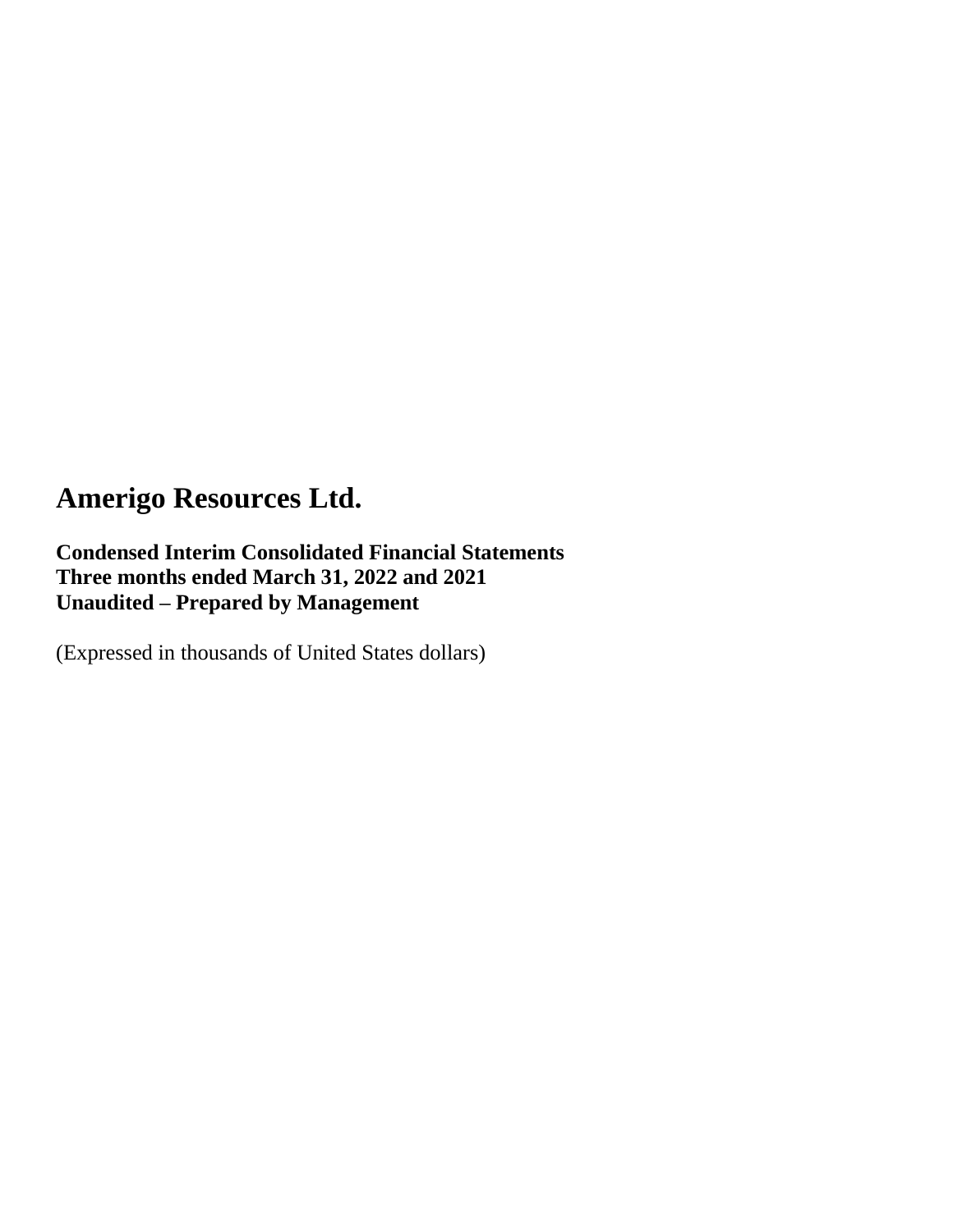### **Amerigo Resources Ltd. Condensed Interim Consolidated Statements of Financial Position - Unaudited**

### (expressed in thousands of U.S. dollars)

|                                                       |                     | March 31, | December 31, |
|-------------------------------------------------------|---------------------|-----------|--------------|
|                                                       |                     | 2022      | 2021         |
|                                                       | <b>Notes</b>        | \$        | \$           |
| <b>Assets</b>                                         |                     |           |              |
| <b>Current assets</b>                                 | 14                  |           |              |
| Cash and cash equivalents<br>Restricted cash          | 7                   | 71,095    | 59,792       |
| Trade and settlement receivables                      |                     | 2,883     | 721          |
| Taxes receivable                                      |                     | 12,115    | 12,776       |
|                                                       |                     | 1,571     | 1,509        |
| Prepaid expenses<br>Inventories                       |                     | 520       | 703          |
|                                                       | 5<br>$\overline{7}$ | 9,456     | 7,728        |
| Interest rate swap                                    |                     | 372       |              |
|                                                       |                     | 98,012    | 83,229       |
| <b>Non-current assets</b>                             |                     |           |              |
| Property, plant and equipment                         | 6                   | 175,863   | 178,083      |
| Intangible assets                                     |                     | 3,519     | 3,575        |
| Restricted cash                                       |                     | 3,500     | 3,500        |
| Other non-current assets                              |                     | 761       | 765          |
| Deferred income tax asset                             |                     | 220       | 193          |
| <b>Total assets</b>                                   |                     | 281,875   | 269,345      |
| <b>Liabilities</b>                                    |                     |           |              |
| <b>Current liabilities</b>                            |                     |           |              |
| <b>DET</b> royalties                                  | 3                   | 23,216    | 22,846       |
| Trade and other payables                              |                     | 17,005    | 17,983       |
| Current income tax liabilities                        |                     | 13,563    | 8,311        |
| Current portion of borrowings                         | 7                   | 7,339     | 7,004        |
| Current portion of leases                             | 8                   | 1,273     | 1,202        |
| Current portion of related party derivative liability | 9                   | 1,122     | 1,031        |
| Interest rate swap                                    | 7                   |           | 220          |
|                                                       |                     | 63,518    | 58,597       |
| <b>Non-current liabilities</b>                        |                     |           |              |
| Deferred income tax liability                         |                     | 36,180    | 35,834       |
| <b>Borrowings</b>                                     | 7                   | 23,461    | 23,400       |
| Related party derivative liability                    | 9                   | 9,037     | 9,873        |
| Leases                                                | 8                   | 2,090     | 2,241        |
| Severance provisions                                  |                     | 709       | 607          |
| <b>Total liabilities</b>                              |                     | 134,995   | 130,552      |
|                                                       |                     |           |              |
| <b>Equity</b>                                         | 10                  |           |              |
| Share capital                                         |                     | 76,347    | 76,795       |
| Other reserves                                        |                     | 10,447    | 10,752       |
| Accumulated other comprehensive (loss) income         |                     | (212)     | (75)         |
| Retained earnings                                     |                     | 60,298    | 51,321       |
| Total equity                                          |                     | 146,880   | 138,793      |
| <b>Total equity and liabilities</b>                   |                     | 281,875   | 269,345      |
| <b>Commitments</b>                                    | 16                  |           |              |
| <b>Subsequent events</b>                              | 17                  |           |              |
|                                                       |                     |           |              |

#### **Approved by the Board of Directors**

"Robert Gayton" "George Ireland" Director Director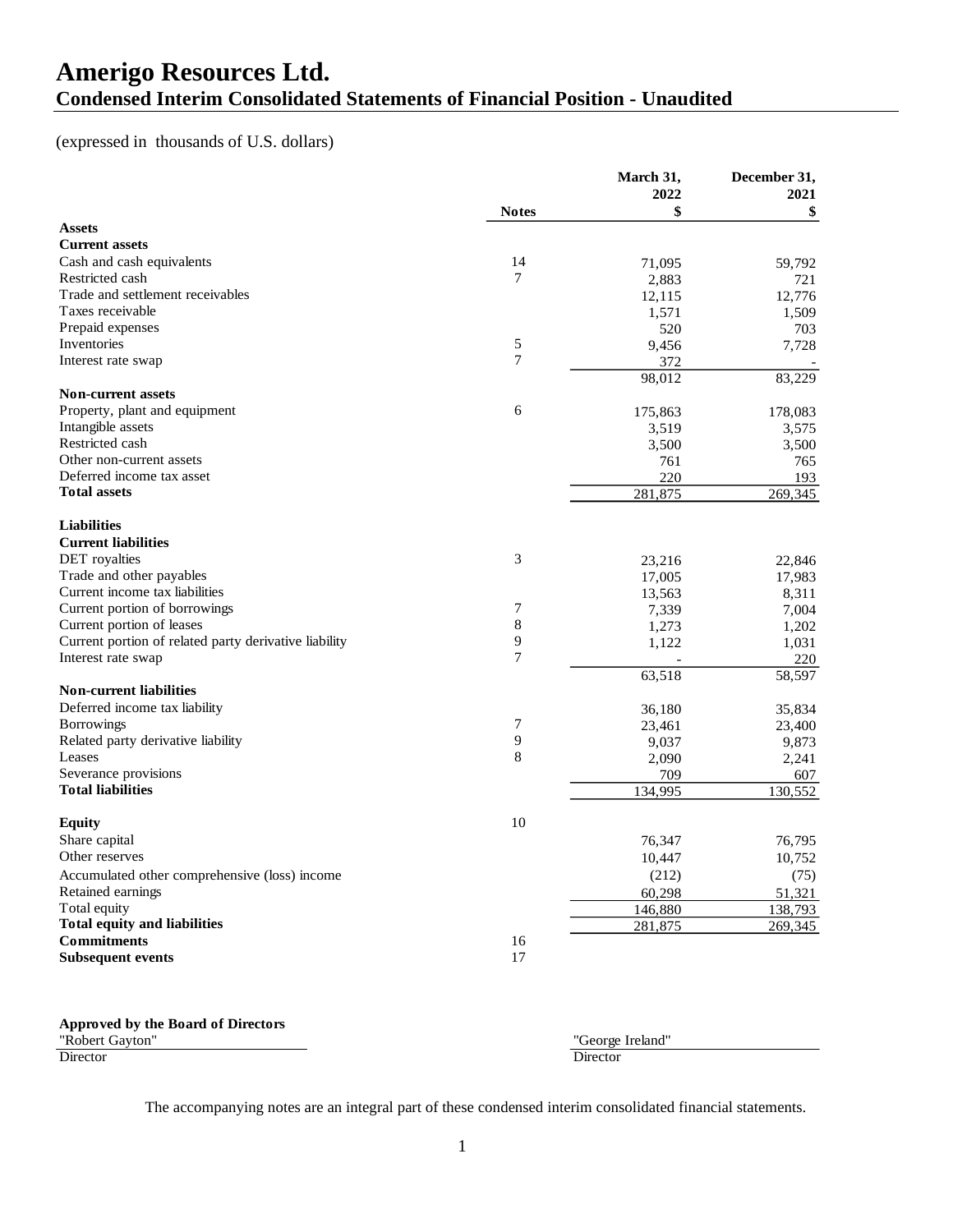## **Amerigo Resources Ltd. Condensed Interim Consolidated Statements of Income and Comprehensive Income - Unaudited**

(expressed in thousands of U.S. dollars)

|                                                                | Three months ended March 31, |             |             |  |
|----------------------------------------------------------------|------------------------------|-------------|-------------|--|
|                                                                |                              | 2022        | 2021        |  |
|                                                                | <b>Notes</b>                 | \$          | \$          |  |
| <b>Revenue</b>                                                 | 12                           | 53,765      | 48,907      |  |
| Tolling and production costs                                   | 13(a)                        | (32, 339)   | (30,029)    |  |
| Gross profit                                                   |                              | 21,426      | 18,878      |  |
| Other expenses                                                 |                              |             |             |  |
| General and administration                                     | 13(b)                        | (1,579)     | (1,248)     |  |
| Other gains (losses)                                           | 13 <sub>(d)</sub>            | 688         | (1,212)     |  |
| Derivative to related parties including changes in fair value  | 13 <sub>(c)</sub>            | 477         | (377)       |  |
|                                                                |                              | (414)       | (2,837)     |  |
| <b>Operating profit</b>                                        |                              | 21,012      | 16,041      |  |
| Finance gains (expenses)                                       | 13(e)                        | 114         | (856)       |  |
|                                                                |                              | 114         | (856)       |  |
| Income before income tax                                       |                              | 21,126      | 15,185      |  |
| Income tax expense                                             |                              | (5,637)     | (4,260)     |  |
| Net income                                                     |                              | 15,489      | 10,925      |  |
| Other comprehensive loss                                       |                              |             |             |  |
| Items that may not be reclassified subsequently to net income: |                              |             |             |  |
| Actuarial losses on severance provision                        |                              | (21)        | (37)        |  |
| Unrealized losses on investments, net of tax                   |                              |             | (276)       |  |
| Realized losses on investments, net of tax                     |                              |             | (324)       |  |
| Items that may be reclassified subsequently to net income:     |                              |             |             |  |
| Cumulative translation adjustment                              |                              | (116)       | (62)        |  |
| Other comprehensive loss                                       |                              | (137)       | (699)       |  |
| Comprehensive income                                           |                              | 15,352      | 10,226      |  |
| Weighted average number of shares outstanding, basic           |                              | 174,128,294 | 181,169,693 |  |
| Weighted average number of shares outstanding, diluted         |                              | 178,034,466 | 183,068,907 |  |
| Earnings per share                                             |                              |             |             |  |
| Basic                                                          |                              | 0.09        | 0.06        |  |
| Diluted                                                        |                              | 0.09        | 0.06        |  |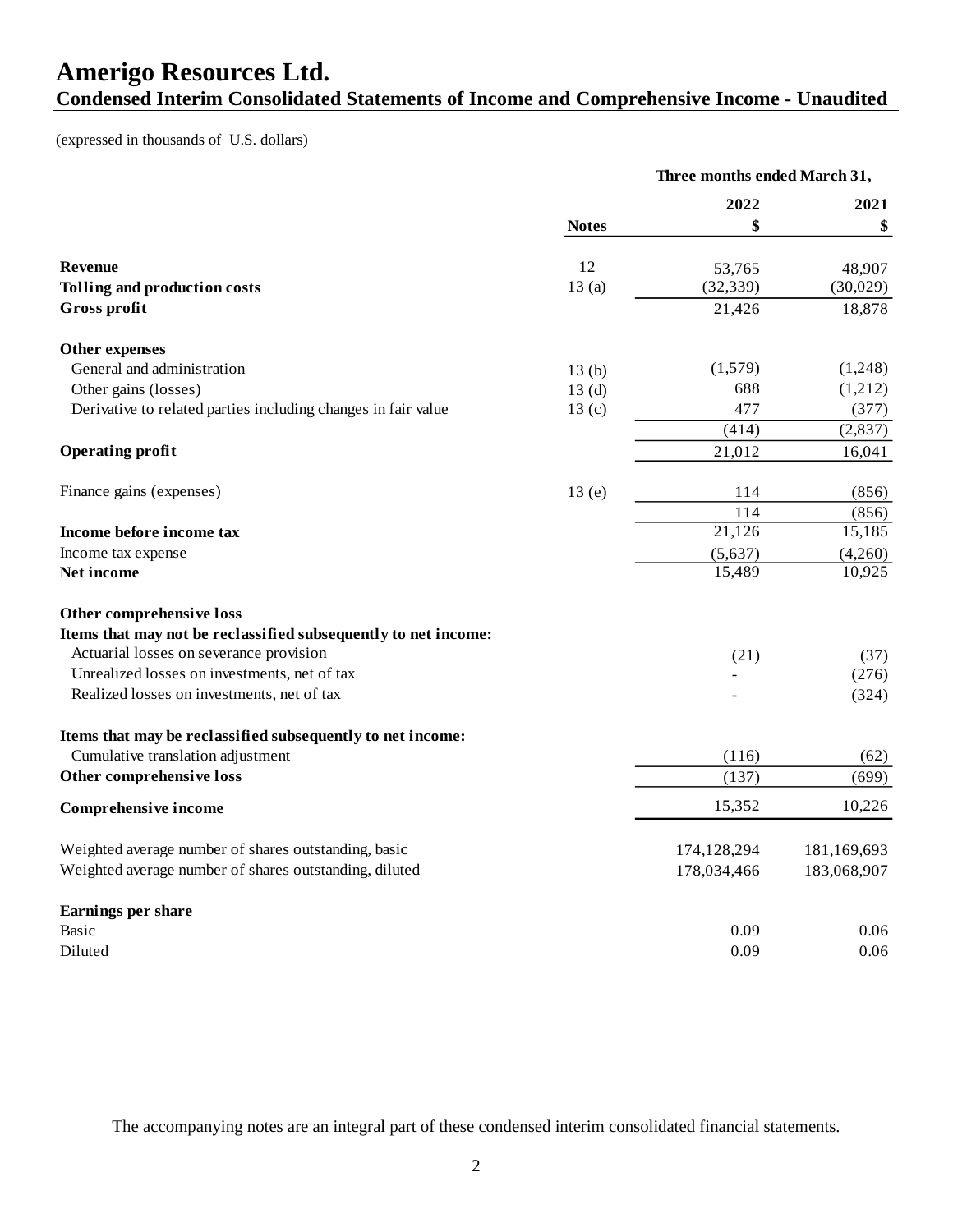## **Amerigo Resources Ltd. Condensed Interim Consolidated Statements of Cash Flows - Unaudited**

(expressed in thousands of U.S. dollars)

|                                                 | Three months ended March 31, |          |
|-------------------------------------------------|------------------------------|----------|
|                                                 | 2022                         | 2021     |
|                                                 | \$                           | \$       |
| Cash flows from operating activities            |                              |          |
| Net income                                      | 15,489                       | 10,925   |
| Adjustment for items not affecting cash:        |                              |          |
| Depreciation and amortization                   | 4,924                        | 4,376    |
| Impairment charges                              | 551                          | 749      |
| Deferred income tax expense                     | 333                          | 4,254    |
| Share-based payments                            | 208                          | 89       |
| Other                                           | 84                           | (43)     |
| Changes in fair value of derivative             | (741)                        | 377      |
| Finance gain                                    | (196)                        | (454)    |
| Unrealized foreign exchange gain                | (43)                         | (233)    |
|                                                 | 20,609                       | 20,040   |
| Changes in non-cash working capital             |                              |          |
| Restricted cash                                 | (2,162)                      |          |
| Trade, other receivables and taxes receivable   | 335                          | 5,896    |
| Inventories                                     | (1,797)                      | (1,862)  |
| Trade and other payables                        | 4,019                        | 279      |
| <b>DET</b> royalties                            | 370                          | 3,783    |
| Net cash fom operating activities               | 21,374                       | 28,136   |
| Cash flows used in investing activities         |                              |          |
| Purchase of plant and equipment                 | (2, 419)                     | (563)    |
| Proceeds from the sale of investments           |                              | 3,852    |
| Net cash used in investing activities           | (2, 419)                     | 3,289    |
| Cash flows used in from financing activities    |                              |          |
| Dividends paid                                  | (4,175)                      |          |
| Repurchase of shares                            | (3,407)                      |          |
| Lease repayments                                | (283)                        | (345)    |
| Exercise of options                             | 110                          |          |
| Repayment of borrowings                         |                              | (6, 547) |
| Net cash used in financing activities           | (7, 755)                     | (6,892)  |
|                                                 |                              |          |
| Net increase in cash and cash equivalents       | 11,200                       | 24,533   |
| Effect of exchange rate changes on cash         | 103                          | 25       |
| Cash and cash equivalents - Beginning of period | 59,792                       | 14,085   |
| Cash and cash equivalents - End of period       | 71,095                       | 38,643   |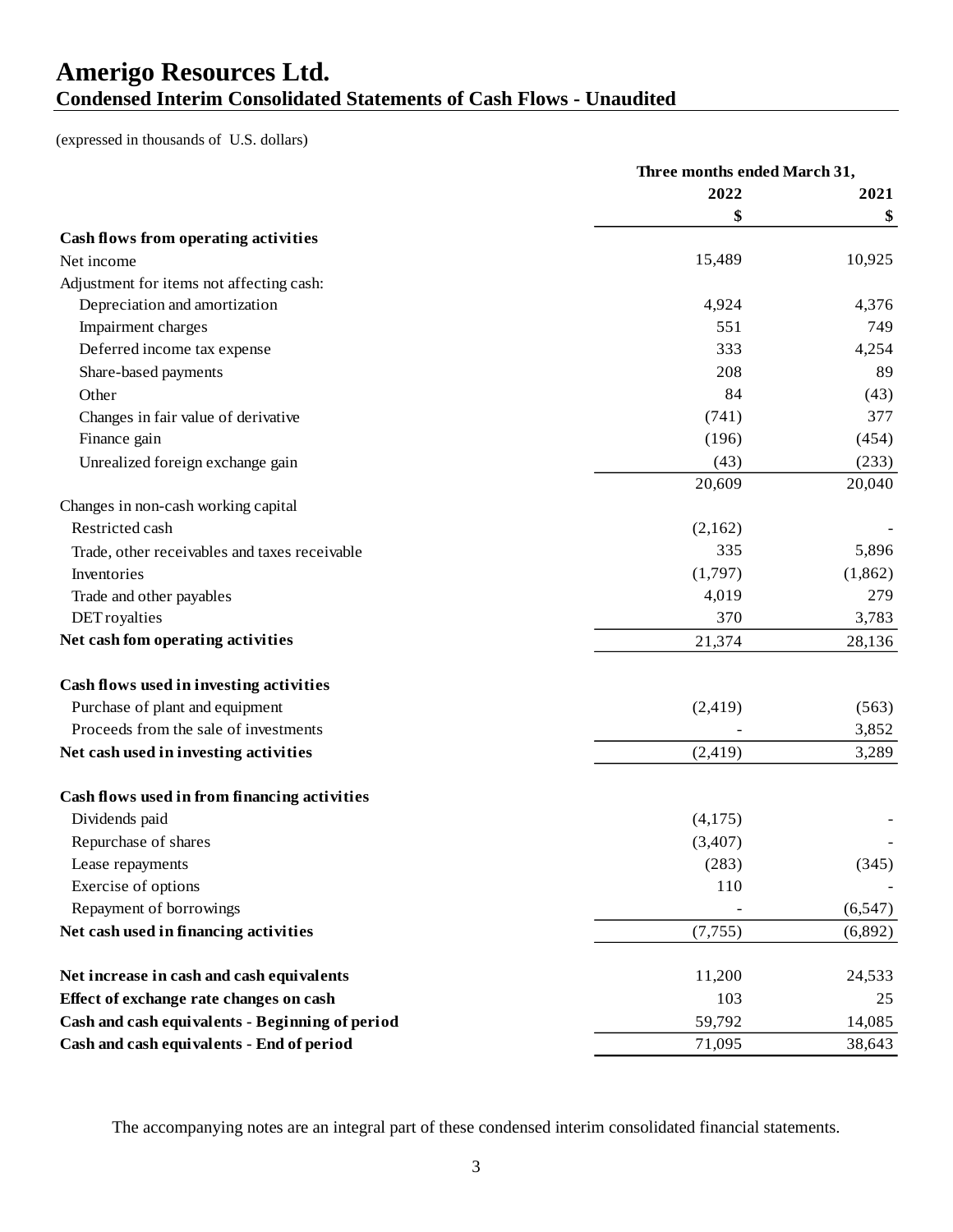## **Amerigo Resources Ltd. Condensed Interim Consolidated Statements of Changes in Equity - Unaudited**

(expressed in thousands of U.S. dollars)

|                                                | Share capital       |              |                   |                                              |                             |                     |
|------------------------------------------------|---------------------|--------------|-------------------|----------------------------------------------|-----------------------------|---------------------|
|                                                | Number of<br>shares | Amount       | Other<br>reserves | <b>Accumulated</b><br>other<br>comprehensive | <b>Retained</b><br>earnings | <b>Total equity</b> |
|                                                |                     |              |                   | loss                                         |                             |                     |
| Balance - January 1, 2021                      | 180,769,351         | \$<br>80,461 | \$<br>10,248      | \$<br>529                                    | \$<br>19,444                | \$<br>110,682       |
| Share-based payments                           |                     |              | 89                |                                              |                             | 89                  |
| Exercise of share purchase options             | 1,021,027           | (104)        | (73)              |                                              |                             | (177)               |
| Cumulative translation adjustment              |                     |              |                   | (62)                                         |                             | (62)                |
| Unrealized losses on investments               |                     |              |                   | (276)                                        |                             | (276)               |
| Realized losses on investments                 |                     |              |                   | (324)                                        |                             | (324)               |
| Actuarial losses on severance provision        |                     |              |                   | (37)                                         |                             | (37)                |
| Net income                                     |                     |              |                   |                                              | 10,925                      | 10,925              |
| Balance - March 31, 2021                       | 181,790,378         | 80,357       | 10,264            | (170)                                        | 30,369                      | 120,820             |
| Share-based payments                           |                     |              | 571               |                                              |                             | 571                 |
| Exercise of share purchase options             | 386,516             | 164          | (83)              |                                              |                             | 81                  |
| Shares repurchased in substantial issuer bid   | (7, 116, 345)       | (3, 127)     |                   |                                              | (4,264)                     | (7, 391)            |
| Shares repurchased in normal course issuer bid | (1,376,425)         | (599)        |                   |                                              | (849)                       | (1,448)             |
| Cumulative translation adjustment              |                     |              |                   | 17                                           |                             | 17                  |
| Realized loss on investments                   |                     |              |                   | 86                                           |                             | 86                  |
| Actuarial losses on severance provision        |                     |              |                   | (8)                                          |                             | (8)                 |
| Net income                                     |                     |              |                   |                                              | 28,894                      | 28,894              |
| Dividends declared                             |                     |              |                   | ÷,                                           | (2,829)                     | (2,829)             |
| Balance - December 31, 2021                    | 173,684,124         | 76,795       | 10,752            | (75)                                         | 51,321                      | 138,793             |
| Balance - January 1, 2022                      | 173,684,124         | 76,795       | 10,752            | (75)                                         | 51,321                      | 138,793             |
| Share-based payments                           |                     |              | 208               |                                              |                             | 208                 |
| Exercise of share purchase options             | 1,553,774           | 623          | (513)             |                                              |                             | 110                 |
| Shares repurchased in normal course issuer bid | (2,447,975)         | (1,071)      |                   | ÷.                                           | (2, 337)                    | (3,408)             |
| Cumulative translation adjustment              |                     |              |                   | (116)                                        |                             | (116)               |
| Actuarial losses on severance provision        |                     |              |                   | (21)                                         |                             | (21)                |
| Net income                                     |                     |              |                   |                                              | 15,489                      | 15,489              |
| Dividends declared                             |                     |              |                   |                                              | (4, 175)                    | (4,175)             |
| Balance - March 31, 2022                       | 172,789,923         | 76,347       | 10,447            | (212)                                        | 60,298                      | 146,880             |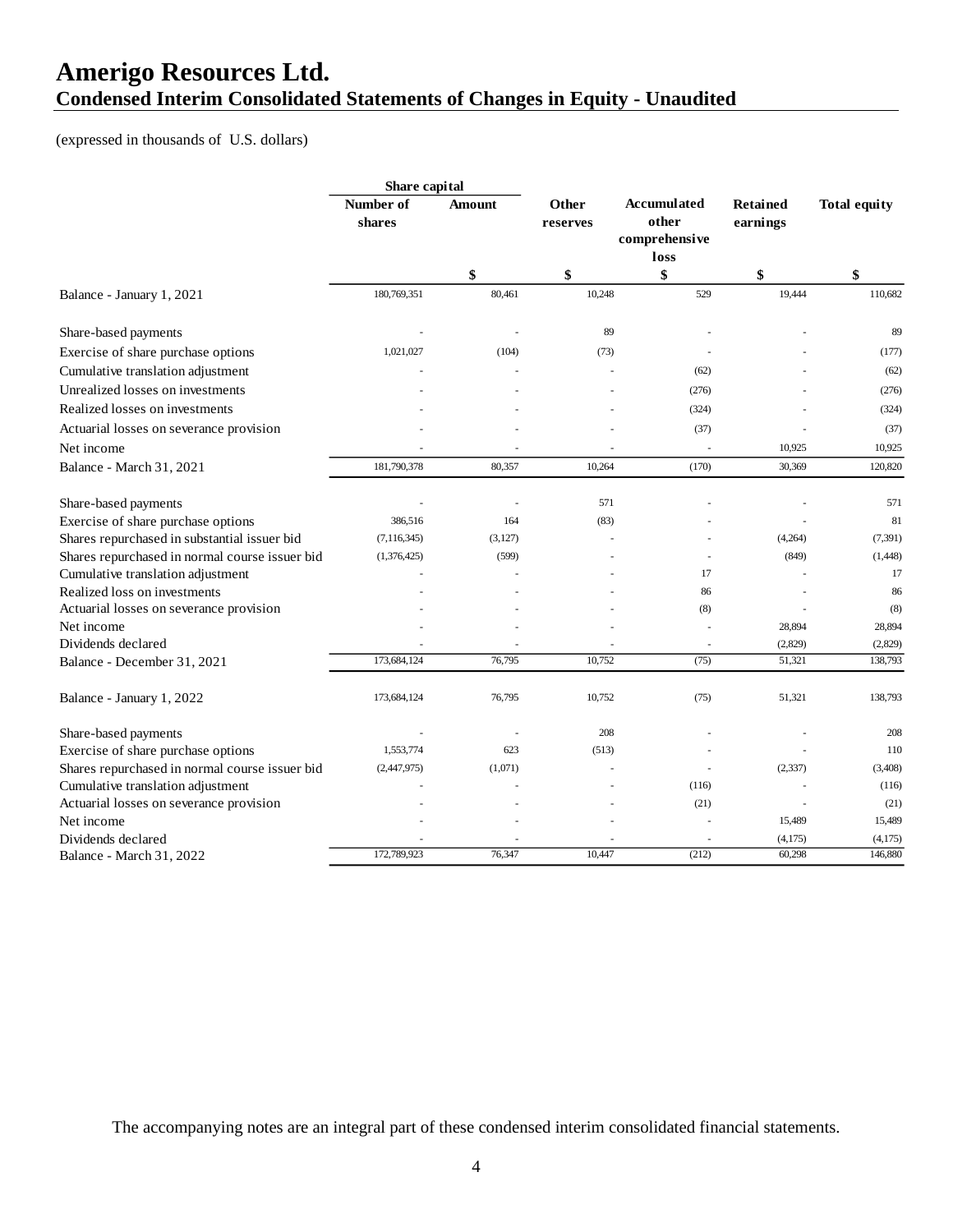Notes to the Condensed Interim Consolidated Financial Statements - Unaudited March 31, 2022

(tabular information expressed in thousands of U.S. dollars)

#### **1) REPORTING ENTITY**

Amerigo Resources Ltd. ("Amerigo") is a company domiciled in Canada. Its shares are listed for trading on the Toronto Stock Exchange and traded in the United States on the OTCQX.

Amerigo owns a 100% interest in Minera Valle Central S.A. ("MVC"), a producer of copper concentrates. MVC, located in Chile, has a long-term contract with the El Teniente Division ("DET") of Corporación Nacional del Cobre de Chile ("Codelco") to process fresh and historic tailings from El Teniente (Note 3). El Teniente, in production since 1905, is the world's largest underground copper mine.

These condensed interim consolidated financial statements ("interim financial statements") as at and for the three months ended March 31, 2022 ("Q1-2022") include the accounts of Amerigo and its subsidiaries (collectively the "Company").

#### **2) BASIS OF PRESENTATION**

a) Statement of compliance

These interim financial statements have been prepared in accordance with International Financial Reporting Standards ("IFRS") as issued by the International Accounting Standards Board ("IASB") applicable to the preparation of interim financial statements, including IAS 34, Interim Financial Reporting.

These interim financial statements do not include all the information required for a complete set of IFRS statements and should be read in conjunction with Amerigo's audited consolidated financial statements as at and for the year ended December 31, 2021, which have been prepared in accordance with IFRS. However, selected notes are included to explain events and transactions that are significant to an understanding of the changes in Amerigo's financial position and performance since the last annual consolidated financial statements.

These interim financial statements were authorised for issuance by Amerigo's board of directors on May 2, 2022.

b) Significant accounting policies

These interim financial statements follow the same accounting policies and methods of application as Amerigo's most recent annual financial statements.

The interim financial statements should be read in conjunction with Amerigo's most recent annual financial statements.

### **3) AGREEMENTS WITH CODELCO'S EL TENIENTE DIVISION**

MVC has a contract with DET ("the DET Agreement") to process the fresh tailings from El Teniente and the tailings from the Cauquenes and Colihues historic tailings deposits. The Agreement has a term to the earlier of 2033 or deposit depletion for Cauquenes, the earlier of 2037 or deposit depletion for Colihues and 2037 for fresh tailings.

The DET Agreement establishes a series of royalties payable by MVC to DET, calculated using the average London Metal Exchange copper price for the month of concentrate production.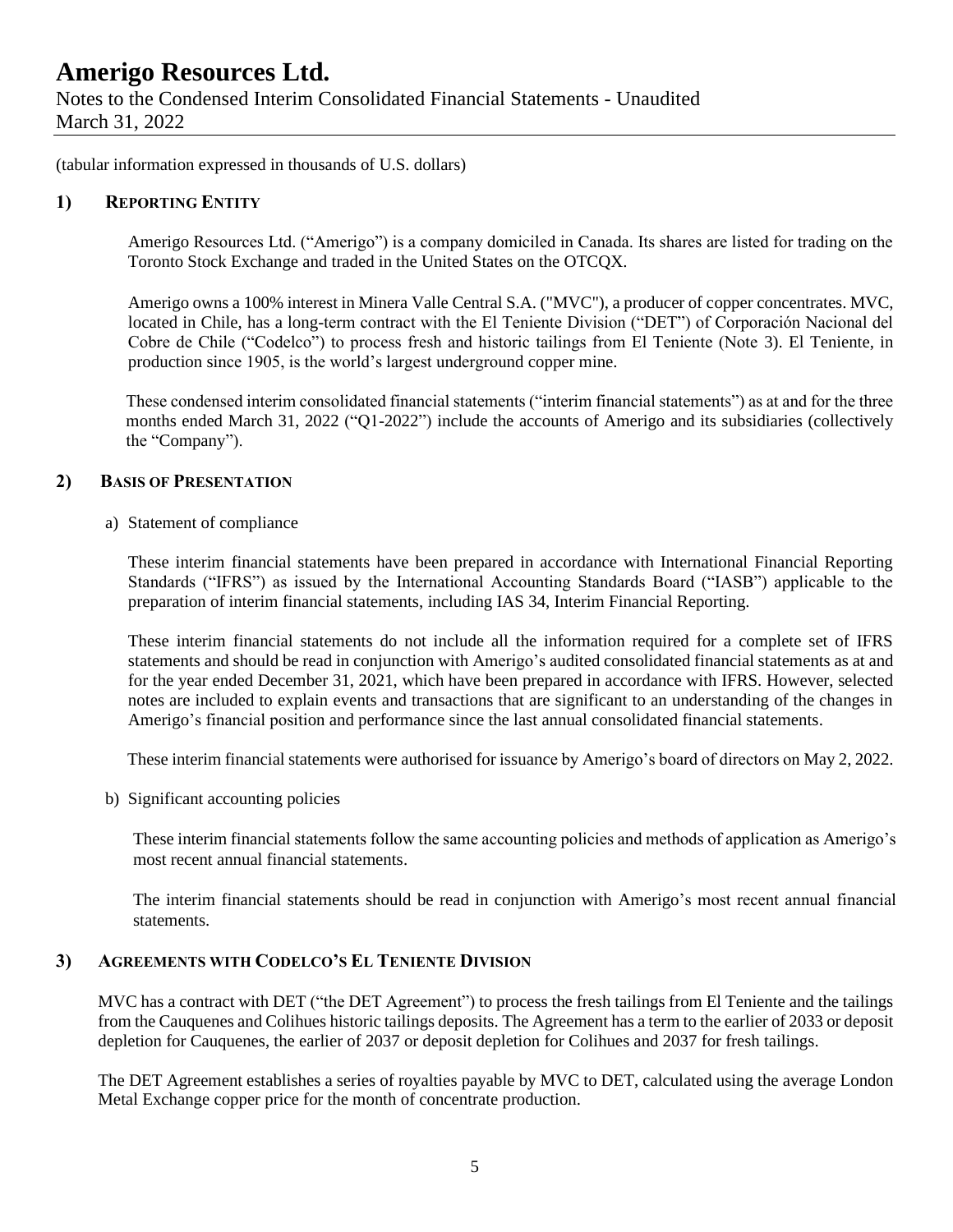### **Amerigo Resources Ltd.** Notes to the Condensed Interim Consolidated Financial Statements - Unaudited March 31, 2022

(tabular information expressed in thousands of U.S. dollars)

The DET Agreement currently operates as a tolling contract under which title to the copper concentrates produced by MVC remains with DET. MVC earns tolling revenue, calculated as the gross value of copper produced at applicable market prices net of notional items. Notional items include treatment and refining charges, DET copper royalties and transportation costs.

Notional royalties for copper concentrates produced from fresh tailings are determined through a sliding scale formula tied to copper prices ranging from \$1.95/lb (13.5%) to \$4.80/lb (28.4%).

Notional royalties for copper concentrates produced from Cauquenes are determined through a sliding scale for copper prices ranging from \$1.95/lb (16%) to \$5.50/lb (39%).

Notional royalties for copper concentrates produced from Colihues are determined through a sliding scale for copper prices ranging from \$0.80/lb (3%) to \$4.27lb (30%).

MVC pays a sliding scale global molybdenum royalty for molybdenum prices between \$6.00/lb (3%) and \$40.00/lb (19.7%).

The DET Agreement anticipates that in the event monthly average prices fall below certain ranges and projections which indicate the permanence of such prices over time, the parties will meet to review cost and notional royalty/royalty structures to maintain the Agreement's viability and the equilibrium of the benefits between the parties.

The DET Agreement also contains three early exit options exercisable by DET within 2021 and every three years thereafter only in the event of changes unforeseen at the time the Agreement was entered into. Amerigo has currently judged the probabilities of DET exercising any of these early exit options as remote.

At March 31, 2022, the accrual for DET notional copper royalties and DET molybdenum royalties, was \$23.2 million (December 31, 2021: \$22.8 million).

#### **4) CRITICAL ACCOUNTING ESTIMATES AND JUDGEMENTS**

Estimates and judgements are continually evaluated and are based on historical experience and other factors, including expectations of future events that are believed to be reasonable under the circumstances.

In preparing these interim financial statements, the Company makes judgements, estimates and assumptions concerning the future which may vary from actual results. Sources of estimation uncertainty include estimates used to determine the recoverable amounts of long-lived assets, the provision for income taxes and related deferred tax liabilities and the valuation of other assets and liabilities including inventory.

The Company's critical accounting estimates and judgements applied in the preparation of these interim financial statements are consistent with those reported in our 2021 annual consolidated financial statements.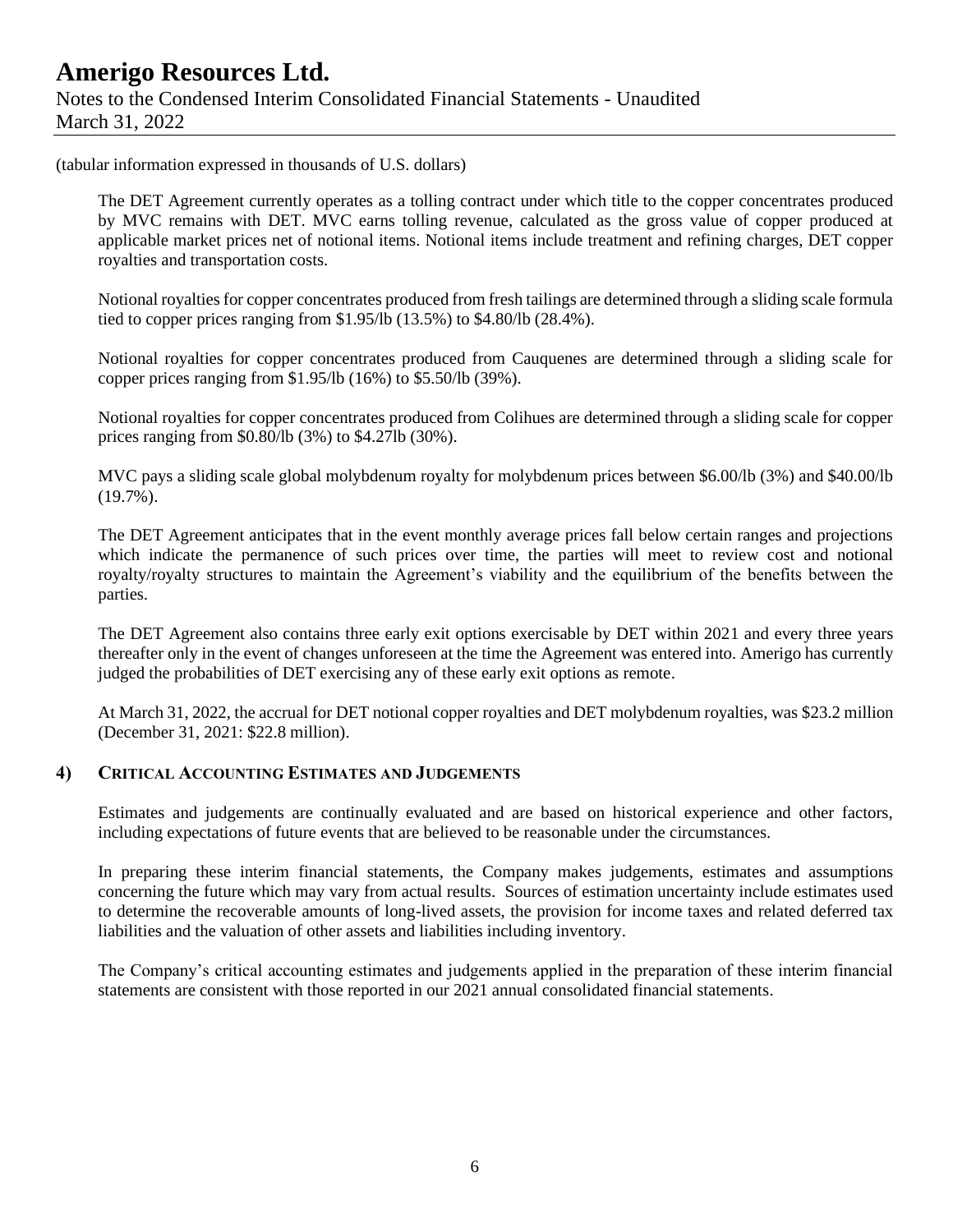Notes to the Condensed Interim Consolidated Financial Statements - Unaudited March 31, 2022

(tabular information expressed in thousands of U.S. dollars)

#### **5) INVENTORIES**

|                                | March 31, | December 31,<br>2021<br>\$ |
|--------------------------------|-----------|----------------------------|
|                                | 2022      |                            |
|                                | \$        |                            |
| Plant supplies and consumables | 5,415     | 4,870                      |
| Work in progress               | 2,518     | 1,773                      |
| Molybdenum concentrates        | 1,523     | 1085                       |
|                                | 9,456     | 7,728                      |

At March 31, 2022 and December 31, 2021, work-in-progress on the production of copper concentrates under a tolling agreement and molybdenum concentrates were valued at cost.

During Q1-2022, the Company recorded a charge of \$0.1 million in obsolete plant supplies and consumables (Q1- 2021: \$0.4 million).

#### **6) PROPERTY, PLANT AND EQUIPMENT**

|                                   |                  | <b>Machinery</b> and |              |
|-----------------------------------|------------------|----------------------|--------------|
|                                   | <b>Plant</b> and | <b>Equipment and</b> |              |
|                                   | infrastructure   | other assets         | <b>Total</b> |
|                                   | \$               | \$                   | \$           |
| Three months ended March 31, 2022 |                  |                      |              |
| Opening net book amount           | 158,239          | 19,844               | 178,083      |
| <b>Additions</b>                  | 2,545            | 103                  | 2,648        |
| Depreciation charge               | (2,726)          | (2,142)              | (4, 868)     |
| <b>Closing net book amount</b>    | 158,058          | 17,805               | 175,863      |
| At March 31, 2022                 |                  |                      |              |
| Cost                              | 300,476          | 89,073               | 389,549      |
| Accumulated depreciation          | (142, 418)       | (71,268)             | (213, 686)   |
| <b>Net book amount</b>            | 158,058          | 17,805               | 175,863      |

During Q1-2022, the Company recorded a charge of \$nil million in obsolete property, plant, and equipment (2021: \$0.3 million).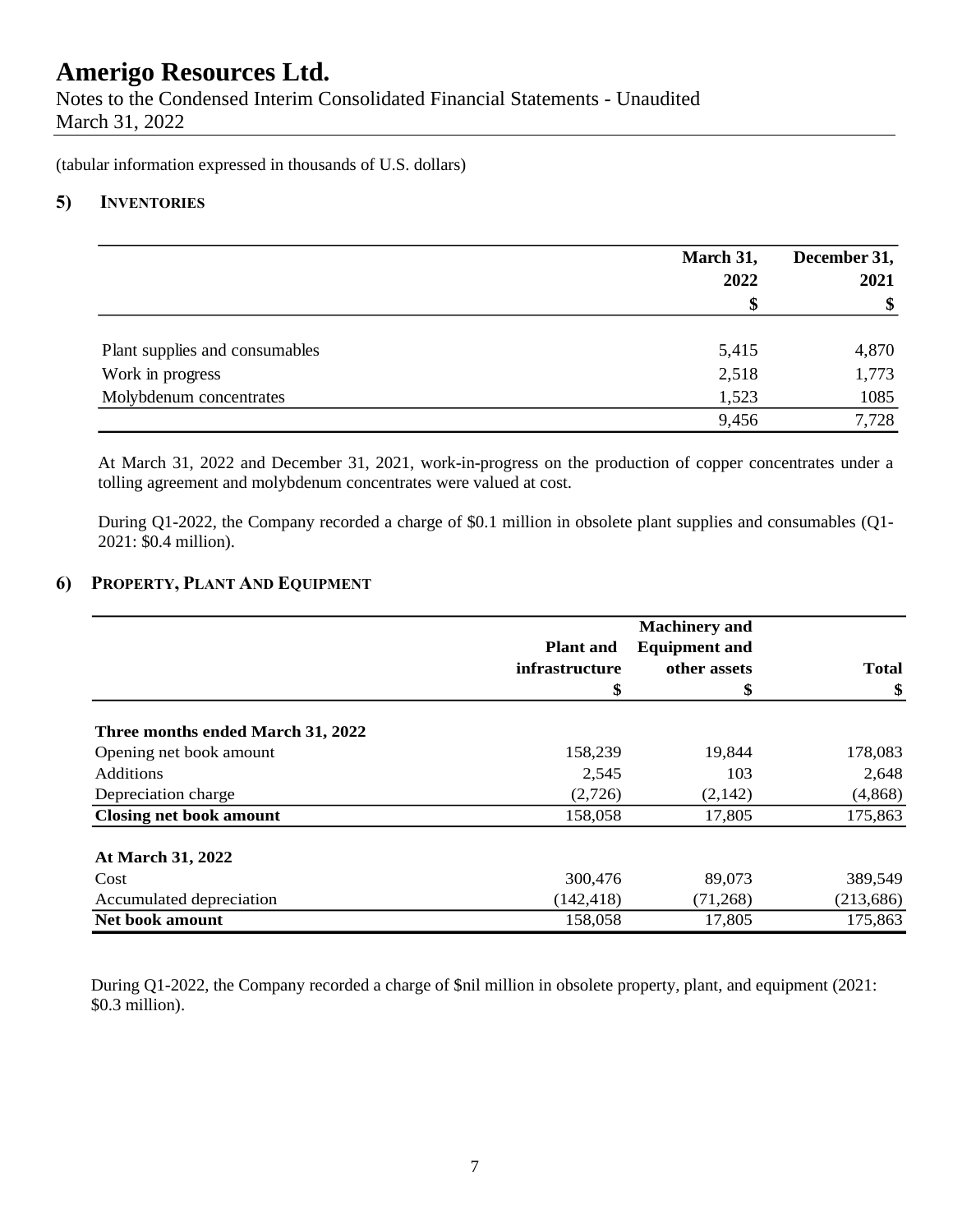Notes to the Condensed Interim Consolidated Financial Statements - Unaudited March 31, 2022

(tabular information expressed in thousands of U.S. dollars)

#### **7) BORROWINGS**

|                                                       | March 31,<br>2022 | December 31,<br>2021 |  |
|-------------------------------------------------------|-------------------|----------------------|--|
|                                                       | \$                | \$                   |  |
| Term Loan                                             | 30,800            | 30,404               |  |
|                                                       | 30,800            | 30,404               |  |
| Comprise:                                             |                   |                      |  |
| Short-term debt and current portion of long-term debt | 7,339             | 7,004                |  |
| Long-term debt                                        | 23,461            | 23,400               |  |
|                                                       | 30,800            | 30,404               |  |

On March 25, 2015, MVC obtained a \$64.4 million loan facility to finance the Cauquenes Phase One expansion and on August 3, 2017, MVC obtained a \$35.3 million facility to finance the Cauquenes Phase Two expansion. On September 26, 2019, MVC completed a refinance of the Cauquenes Phase One and Phase Two loans. Under the refinance provisions, the principal outstanding on the Cauquenes loans was structured as a senior secured term loan facility (the "Consolidated Bank Loan") of \$56.3 million, with a repayment term of 4 years to September 26, 2023.

On June 29, 2021, MVC repaid the remaining outstanding principal amount of \$42.2 million on the Consolidated Bank Loan, along with accrued interest of \$0.3 million and an IRS break fee of \$2.3 million equal to the value of the IRS on June 29, 2021. For accounting purposes, this was treated as an extinguishment of debt within finance expense.

On June 30, 2021, MVC entered into a new finance agreement (the "Finance Agreement") with a syndicate of two banks domiciled in Chile, pursuant to which MVC has been provided with a replacement term loan (the "Term Loan") in the amount of \$35.0 million and a working capital line of credit (the "Line of Credit") of up to \$15.0 million.

The Term Loan has a 5-year term to June 30, 2026, with ten semi-annual installments of \$3.5 million each commencing on December 31, 2021, together with accrued interest. MVC may make early repayments without penalty in accordance with the provisions of the Finance Agreement. Interest on the Term Loan is synthetically fixed through an IRS, accounted for at fair value through profit or loss, at a rate of 5.48% per annum for 75% of the facility. The remaining 25% of the facility is subject to a variable rate based on the US Libor six-month rate, which on March 31, 2022 was 0.35438% per annum plus a margin of 3.90%. The IRS has a term to June 30, 2026. On March 30, 2022, the balance of the Term Loan was \$30.8 million.

The Line of Credit can be drawn in multiple disbursements and has an availability period until June 30, 2023. The repayment terms are of up to two years for each disbursement, counted from each disbursement date, and would consist of 4 equal semi-annual payments, with the first payments due six months from each disbursement date. The interest rate will be based on the US Libor six-month rate plus a margin to be defined on each disbursement date. At the date that US Libor is discontinued, the interest rate will be based on the ISDA 2020 IBOR Fallbacks Protocol. As of March 31, 2022, MVC has not drawn funds from the Line of Credit.

MVC is required to have a debt service reserve account to be funded monthly with 1/6 of the next debt payment (principal and interest) such that semi-annual debt payments are fully funded a month prior to the payment date, and a second reserve account of \$3.5 million to be released on January 1, 2025. On March 31, 2022 MVC held the required reserved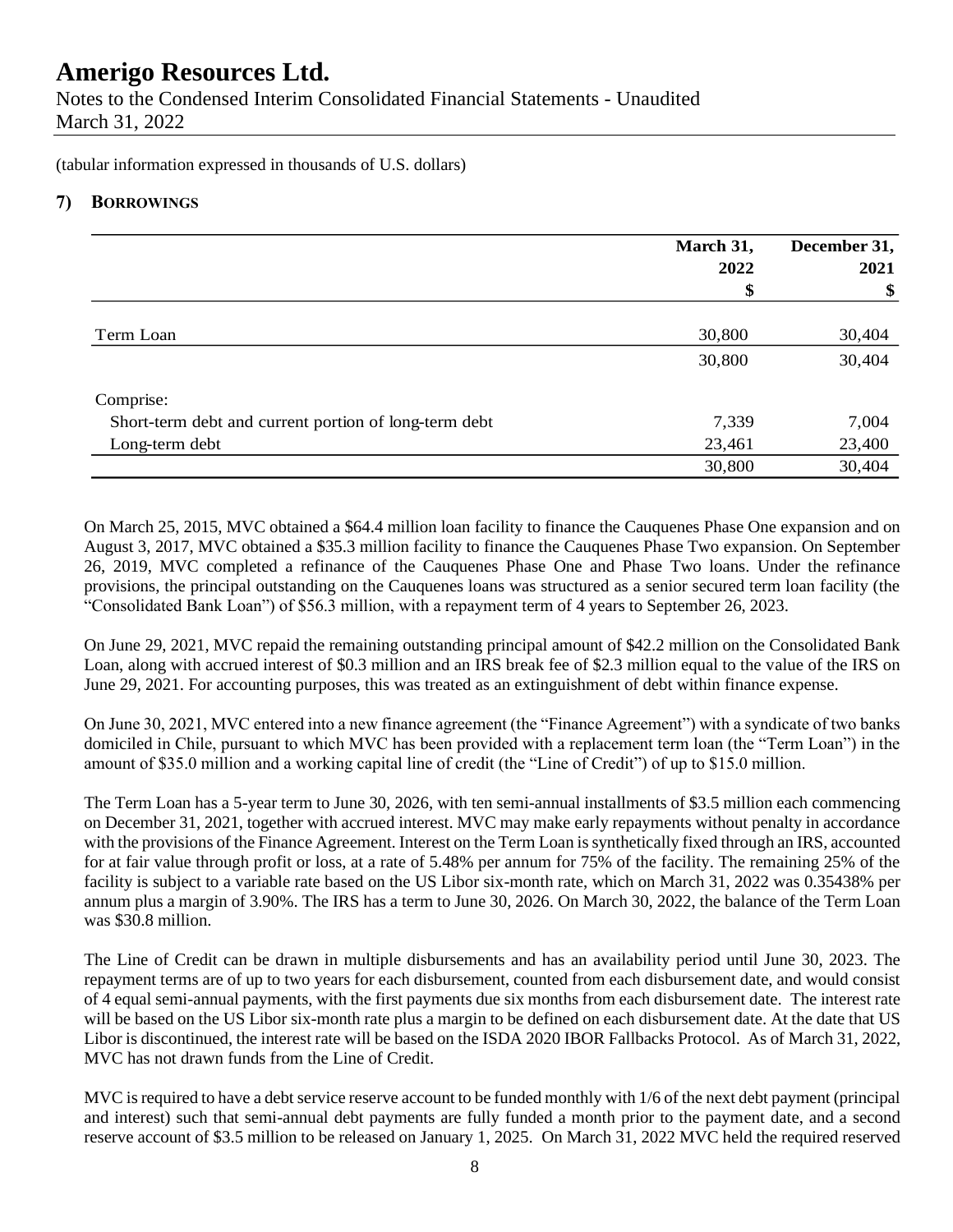### **Amerigo Resources Ltd.** Notes to the Condensed Interim Consolidated Financial Statements - Unaudited March 31, 2022

(tabular information expressed in thousands of U.S. dollars)

funds in the amount of \$2.9 million and \$3.5 million, respectively, shown as restricted cash on Amerigo's statement of financial position.

MVC is required to meet two bank covenants semi-annually on June 30 and December 31: debt/EBITDA ratio (requirement =< 3) and net worth (requirement => \$100.0 million) which were met on December 31, 2021.

MVC has provided security on the Finance Agreement in the form of a charge on all MVC's assets.

#### **8) LEASES**

|                                     | March 31,<br>2022 | December 31,<br>2021<br>\$ |
|-------------------------------------|-------------------|----------------------------|
|                                     | \$                |                            |
| Molybdenum plant lease              | 3,363             | 3,443                      |
| Comprise:                           |                   |                            |
| Current portion of long-term leases | 1,273             | 1,202                      |
| Long-term leases                    | 2,090             | 2,241                      |
|                                     | 3,363             | 3,443                      |

In 2018, MVC entered into a lease of 201,903 Chilean Unidades de Foment ("UF") to finance the expansion of MVC's molybdenum plant. Terms of the lease include a term to November 2023, monthly capital payments of approximately \$0.1 million, a balloon payment at the end of the lease term of approximately \$1.5 million and interest at a rate of 0.45% per month. The lease can be prepaid without penalty.

#### **9) RELATED PARTY TRANSACTIONS**

a) Derivative

Amerigo holds its interest in MVC through Amerigo International Holdings Corp. ("Amerigo International"), wholly-owned by Amerigo except for certain outstanding Class A shares which are owned indirectly by other individuals (including Amerigo's current Executive Chairman). The Class A shares were issued in 2003 as part of a tax-efficient structure for payments granted as consideration to the individuals transferring to Amerigo their option to purchase MVC

The Class A shareholders are not entitled to any participation in the profits of Amerigo International, except for monthly payments, calculated as follows:

- \$0.01 for each pound of copper equivalent produced from DET tailings by MVC or any successor entity to MVC if the price of copper is under \$0.80/lb, or
- \$0.015 for each pound of copper equivalent produced from DET tailings by MVC or any successor entity to MVC if the price of copper is \$0.80/lb or more.

Under IFRS, the payments constitute a derivative financial instrument which needs to be measured at fair value at each reporting date. Changes in fair value are recorded in profit for the period.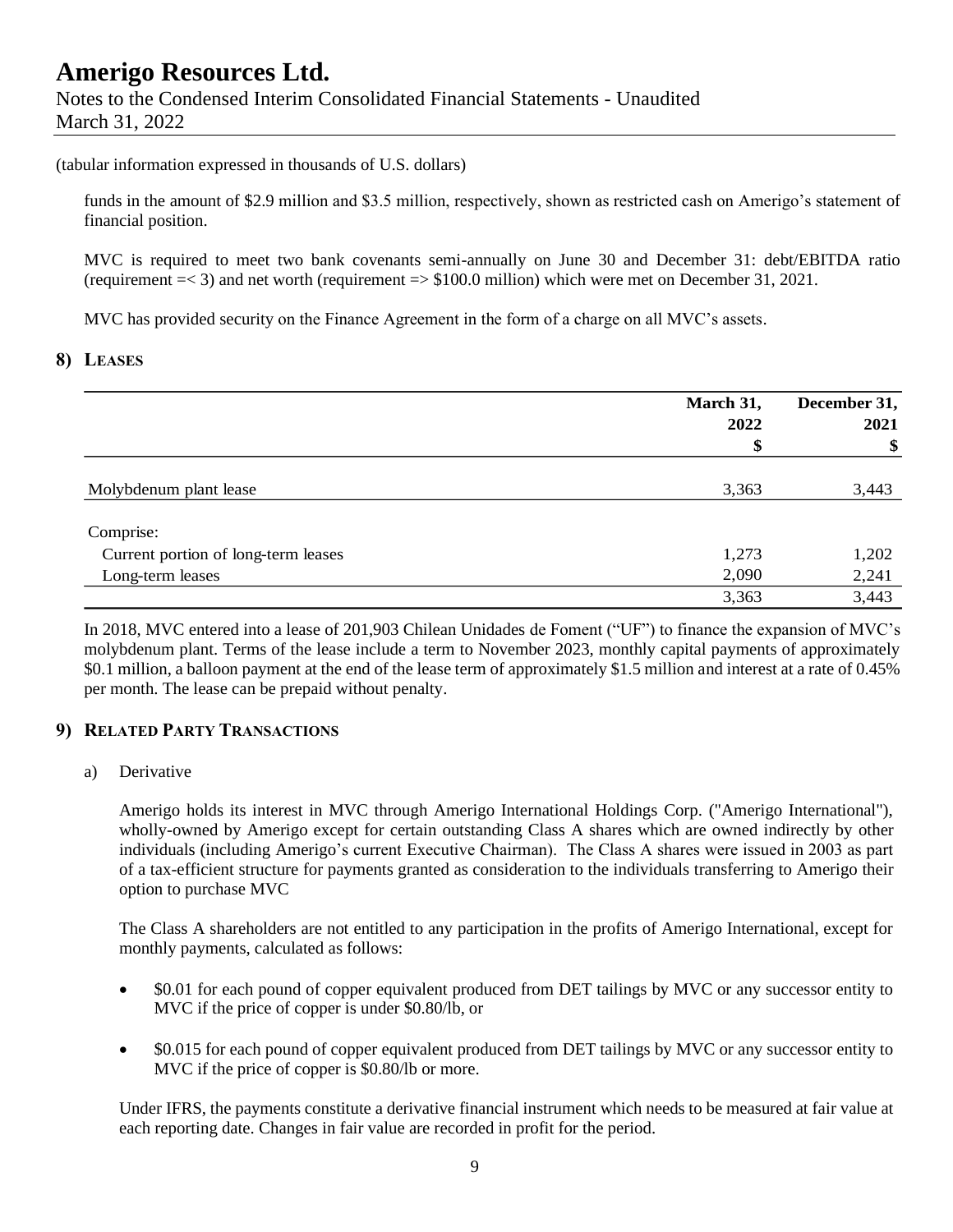#### (tabular information expressed in thousands of U.S. dollars)

The derivative expense includes the actual monthly payments described above and changes in the derivatives' fair value.

In Q1-2022 \$0.3 million was paid or accrued to the Class A shareholders (Q1-2021: \$0.3 million) and the derivative's fair value decreased by \$0.8 million (Q1-2021: increased by \$0.1 million), for a total derivative recovery of \$0.5 million (Q1-2021: expense of \$0.4 million) (Note 13(c)).

At March 31, 2022, the derivative totalled \$10.1 million (December 31, 2021: \$10.9 million), with a current portion of \$1.1 million (December 31, 2021: \$1.0 million) and a long-term portion of \$9.0 million (December 31, 2021: \$9.9 million).

Actual monthly payments outstanding at March 31, 2022 were \$0.1 million (December 31, 2021: \$0.1 million).

b) Purchases of Goods and Services

Amerigo incurred the following fees in connection with companies owned by executive officers and directors and in respect of salaries paid to officers. Transactions have been measured at market rates determined on a cost recovery basis.

| Entity                                                                                    | Nature of Transactions                 |  |
|-------------------------------------------------------------------------------------------|----------------------------------------|--|
| Zeitler Holdings Corp.<br>Delphis Financial Strategies Inc.<br>Malaspina Consultants Inc. | Management<br>Management<br>Management |  |
|                                                                                           |                                        |  |

|                                       | <b>Q1-2022</b> | <b>O1-2021</b> |
|---------------------------------------|----------------|----------------|
|                                       |                | ₼<br>۰D        |
| Salaries, management fees and bonuses | - 22<br>ے بے ر | 510            |

#### c) Key Management Compensation

The remuneration of directors and other members of key management during Q1-2022 and Q1-2021 was as follows:

|                                       | Q1-2022 | Q1-2021 |
|---------------------------------------|---------|---------|
|                                       |         |         |
| Salaries, management fees and bonuses | 522     | 510     |
| Directors' fees                       | 83      | 73      |
| Share-based payments                  | 145     | 59      |
|                                       | 750     | 642     |

Share-based payments are the grant date fair value of options vested to directors and officers.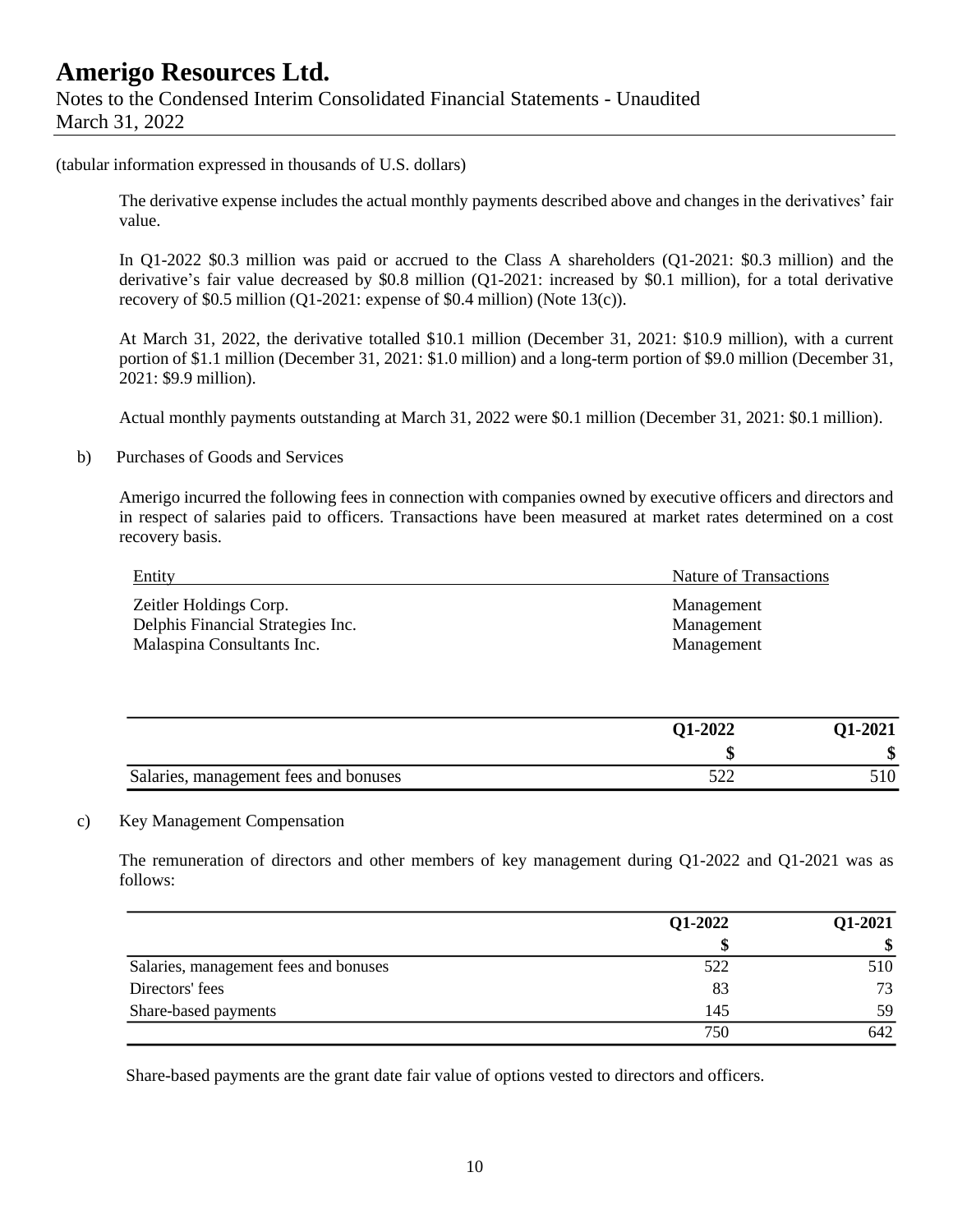(tabular information expressed in thousands of U.S. dollars)

#### **10) EQUITY**

a) Share Capital

Authorised share capital consists of an unlimited number of common shares without par value.

In Q1-2022, Amerigo issued 903,774 shares in connection with cashless share option exercises and 650,000 cash shares option exercises by officers, directors, and MVC employees. A value of \$0.5 million was transferred from other reserves to share capital as a result.

In 2021, Amerigo commenced a normal course issuer bid to purchase up to 10,750,000 common shares over a period of twelve months commencing on December 2, 2021. During Q1-2022, 2,447,975 shares were repurchased at an average price of Cdn\$1.77 per share.

#### b) Share Options

A total of 2,645,000 options were granted in Q1-2022 (2021: 2,540,000) with a weighted average fair value estimated at Cdn\$0.65 (2021: Cdn\$0.51) per option at the grant date based on the Black-Scholes option-pricing model using the following assumptions:

|                                 | 2022      | 2021      |
|---------------------------------|-----------|-----------|
| Weighted average share price    | Cdn\$1.62 | Cdn\$0.91 |
| Weighted average exercise price | Cdn\$1.62 | Cdn\$0.91 |
| Dividend yield                  | 4.85%     | $0\%$     |
| Risk free interest rate         | 1.59%     | 0.54%     |
| Pre-vest forfeiture rate        | 1.98%     | 0.95%     |
| Expected life (years)           | 4.33      | 4.30      |
| Expected volatility             | 68.93%    | 73.56%    |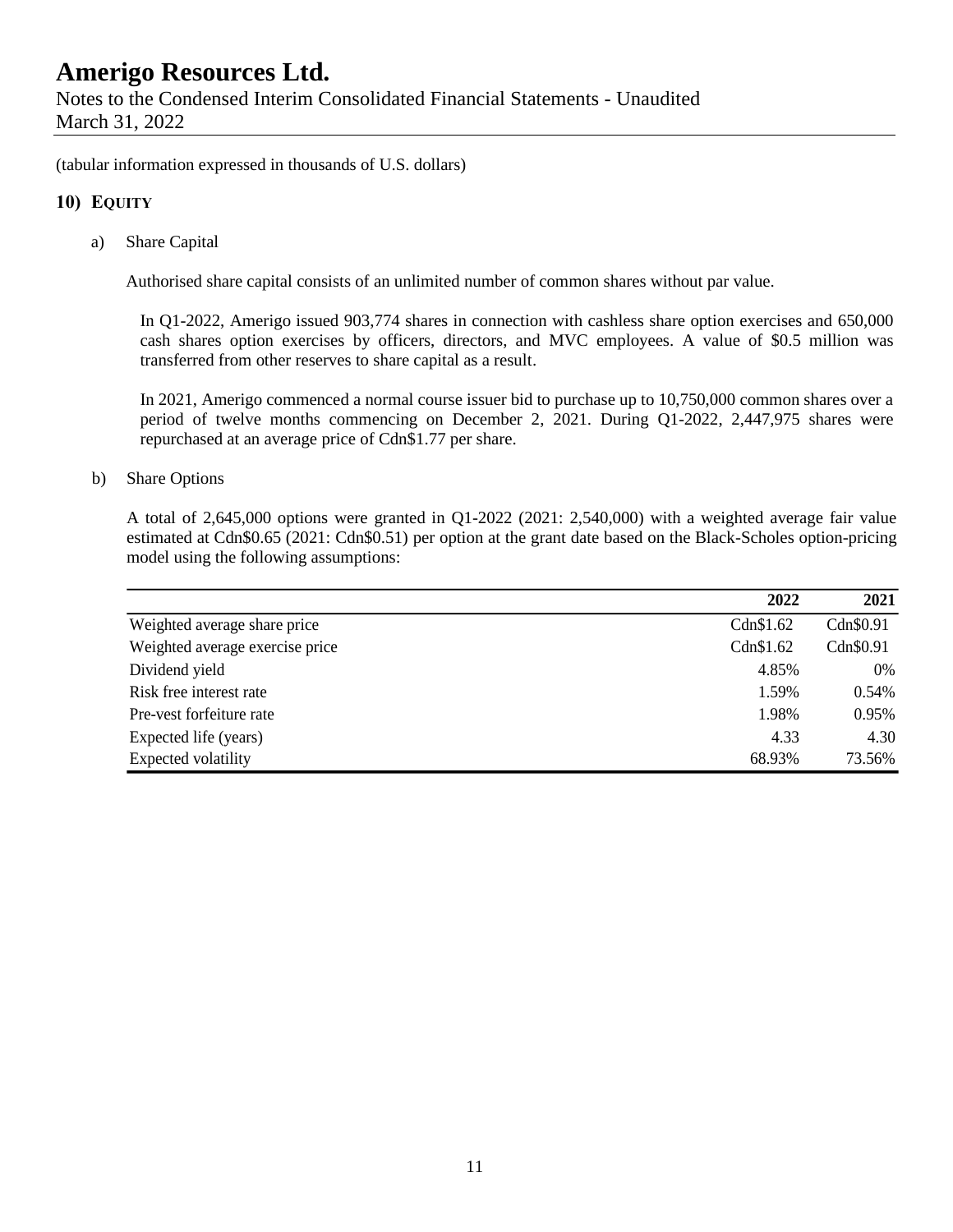#### (tabular information expressed in thousands of U.S. dollars)

Outstanding share options:

|                                           | March 31, 2022 |          | December 31, 2021 |          |
|-------------------------------------------|----------------|----------|-------------------|----------|
|                                           |                | Weighted |                   | Weighted |
|                                           |                | average  |                   | average  |
|                                           |                | exercise |                   | exercise |
|                                           | <b>Share</b>   | price    | <b>Share</b>      | price    |
|                                           | options        | Cdn\$    | options           | $Cdn$ \$ |
| At start of the period                    | 10,725,005     | 0.7      | 10,070,000        | 0.70     |
| Granted                                   | 2,645,000      | 1.62     | 2,860,000         | 0.95     |
| Exercised                                 | (1,553,774)    | 0.55     | (1,407,543)       | 0.22     |
| Repurchased pursuant to cashless exercise | (737, 886)     | 0.55     | (577, 452)        | 0.22     |
| Cancelled/forfeited                       |                |          | (220,000)         | 0.82     |
| At end of the period                      | 11,078,345     | 1.10     | 10,725,005        | 0.85     |
| Vested and exercisable                    | 5,859,998      | 0.98     | 6,784,998         | 0.89     |

The weighted average trading price of the Company's stock on the dates in which options were exercised in Q1- 2022 was Cdn\$1.69 per share (2021: Cdn\$0.89 per share).

Information relating to share options outstanding at March 31, 2022 is as follows:

| Weighted<br>Average<br>remaining<br>life<br>of<br>outstanding<br>options<br>(years) | Weighted<br>average<br>exercise price<br>on vested<br>options<br>$Cdn$ \$ | Weighted<br>average<br>exercise price<br>on<br>outstanding<br>options<br>Cdn\$ | Price range<br>$Cdn$ \$ | <b>Vested share</b><br>options | Outstanding<br>share options |
|-------------------------------------------------------------------------------------|---------------------------------------------------------------------------|--------------------------------------------------------------------------------|-------------------------|--------------------------------|------------------------------|
| 2.92                                                                                | \$0.40                                                                    | \$0.40                                                                         | 0.40                    | 700,002                        | 1,253,342                    |
| 3.42                                                                                | 0.52                                                                      | 0.52                                                                           | $0.52 - 0.53$           | 50,000                         | 203,334                      |
| 2.24                                                                                | 1.07                                                                      | 1.03                                                                           | $0.91 - 1.11$           | 5,083,330                      | 6,656,669                    |
| 4.19                                                                                | -                                                                         | 1.29                                                                           | 1.29-1.29               | $\overline{\phantom{0}}$       | 320,000                      |
| 4.91                                                                                | -                                                                         | 1.62                                                                           | 1.62                    | $\qquad \qquad$                | 2,645,000                    |
| 3.03                                                                                | 0.98                                                                      | 1.10                                                                           |                         | 5,833,332                      | 11,078,345                   |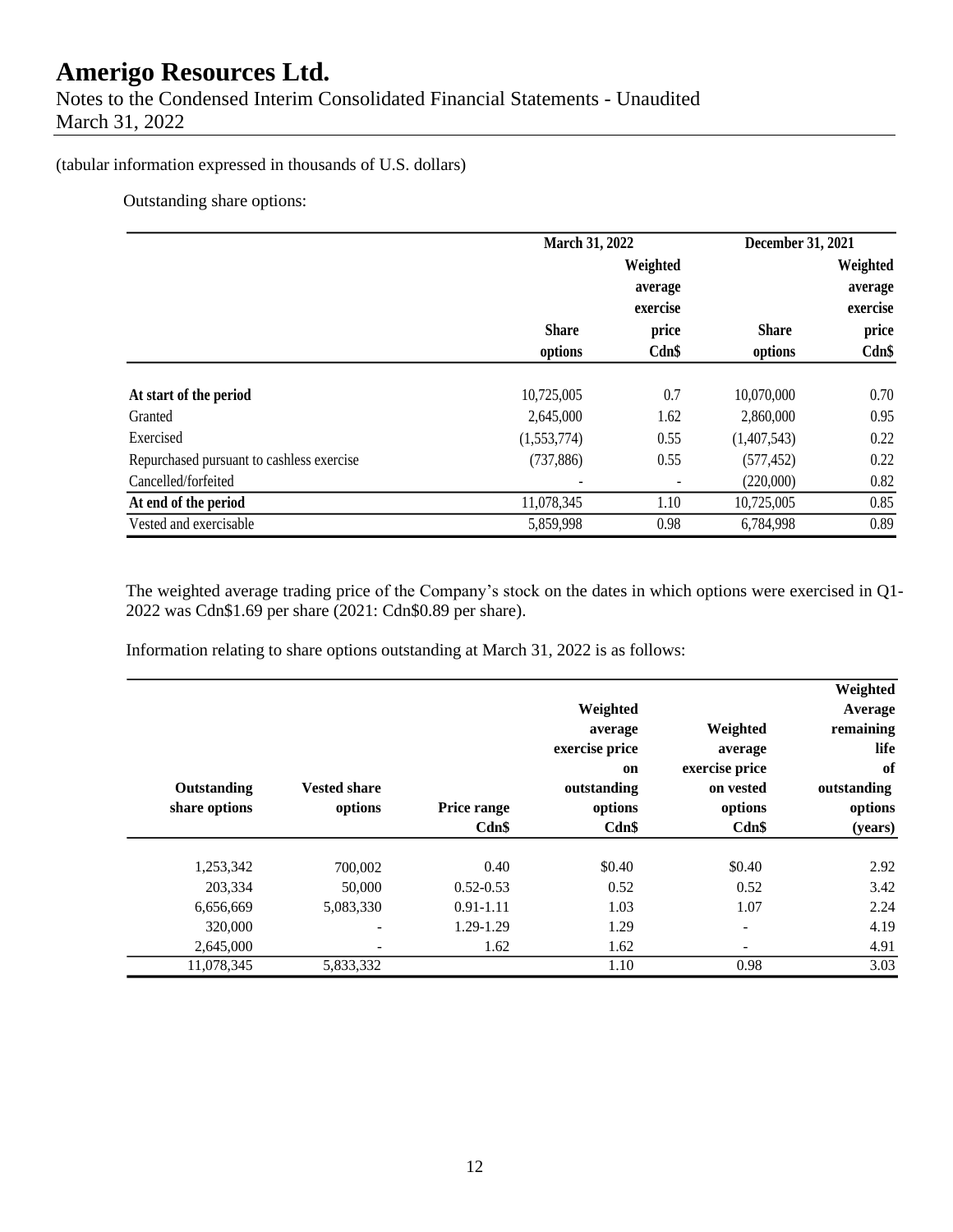Notes to the Condensed Interim Consolidated Financial Statements - Unaudited March 31, 2022

(tabular information expressed in thousands of U.S. dollars)

### **11) SEGMENT INFORMATION**

Operating segments are determined based on the management reports reviewed by the board of directors to make strategic decisions.

The Company has one operating segment: the production of copper concentrates under a tolling agreement with DET, with the production of molybdenum concentrates as a by-product (Note 3).

The geographic distribution of non-current assets is as follows:

|        |           | Property, plant and equipment |                          | <b>Other</b> |  |
|--------|-----------|-------------------------------|--------------------------|--------------|--|
|        | March 31, | December 31,                  |                          | December 31, |  |
|        | 2022      | 2021                          | 2022                     | 2021         |  |
| Chile  | 175,776   | 177,995                       | 4,280                    | 4,340        |  |
| Canada | 87        | 88                            | $\overline{\phantom{0}}$ |              |  |
|        | 175,863   | 178,083                       | 4,280                    | 4,340        |  |

### **12) REVENUE**

#### a) Revenue composition:

|                                                              | Q1-2022   | Q1-2021  |
|--------------------------------------------------------------|-----------|----------|
|                                                              | \$        |          |
|                                                              |           |          |
| Gross value of copper produced                               | 73,797    | 58,143   |
| Adjustments to fair value of settlement receivables          | 5,612     | 8,530    |
|                                                              | 79,409    | 66,673   |
| Notional items deducted from gross value of copper produced: |           |          |
| DET royalties - copper                                       | (22, 290) | (15,991) |
| Smelting and refining                                        | (6,274)   | (4,762)  |
| Transportation                                               | (466)     | (519)    |
| Copper tolling revenue                                       | 50,379    | 45,401   |
| Molybdenum revenue                                           | 3,386     | 3,506    |
|                                                              | 53,765    | 48,907   |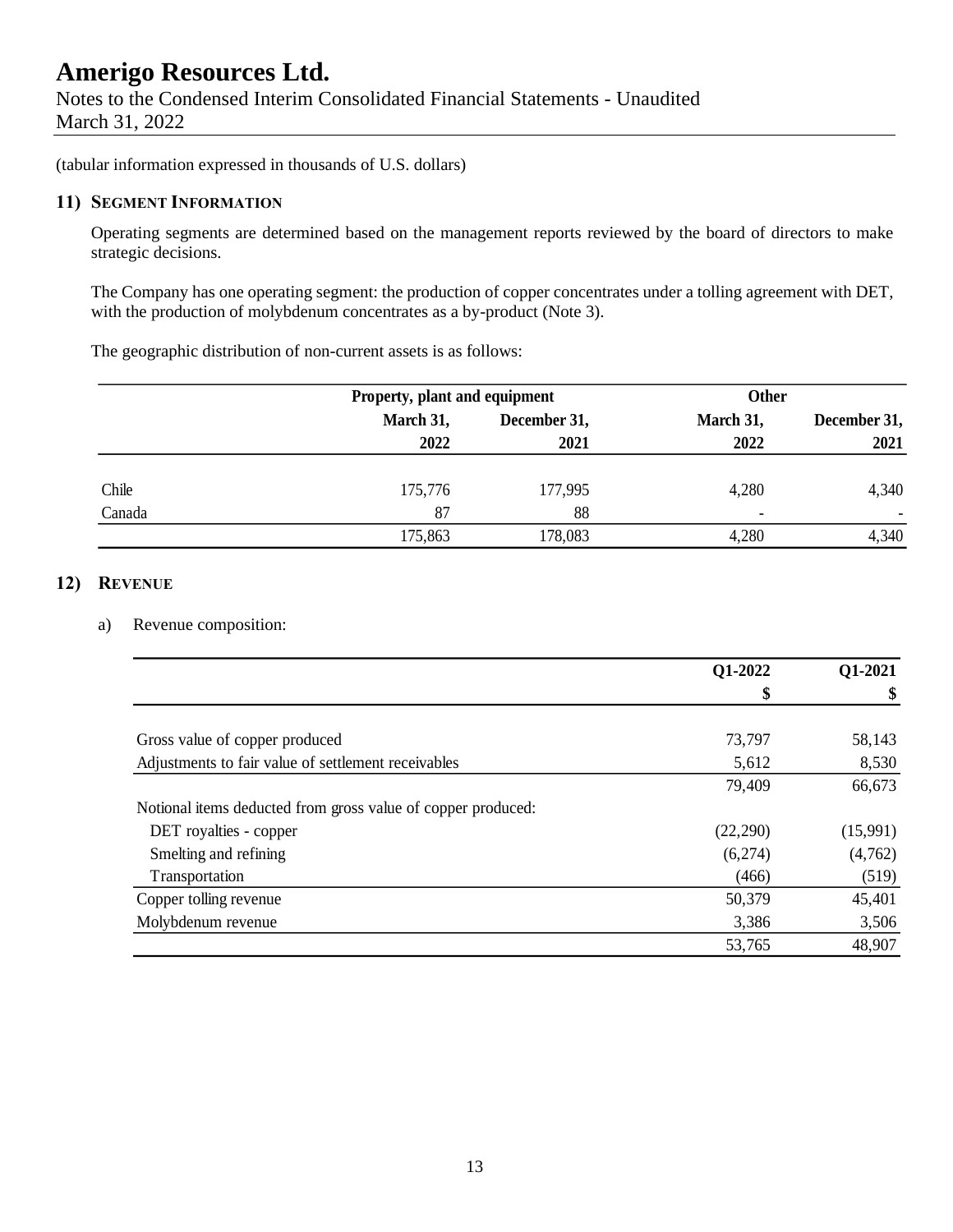(tabular information expressed in thousands of U.S. dollars)

b) Total revenue by product type and business unit:

The Company has a single business unit, consistent with its single reportable segment (Note 11).

The following table presents the Company's revenue composition by product type.

|            | Q1-2022 | Q1-2021 |
|------------|---------|---------|
|            | \$      | \$      |
|            |         |         |
| Copper     | 50,379  | 45,401  |
| Molybdenum | 3,386   | 3,506   |
|            | 53,765  | 48,907  |

### c) Total revenue by region:

All the Company's revenue originates in Chile.

In Q1-2022, the Group's revenue from one customer represented 94% of reported revenue (Q1-2021: 93%).

### **13) (EXPENSES) GAINS BY NATURE**

a) Tolling and production costs consist of the following:

|                               | Q1-2022   | Q1-2021   |
|-------------------------------|-----------|-----------|
|                               | \$        | \$        |
| Tolling and production costs  | (25, 121) | (23, 834) |
| Depreciation and amortization | (4,924)   | (4,376)   |
| Administration                | (1,616)   | (1,262)   |
| DET royalties - molybdenum    | (678)     | (557)     |
|                               | (32, 339) | (30,029)  |

b) General and administration expenses consist of the following:

|                                            | Q1-2022 | Q1-2021  |
|--------------------------------------------|---------|----------|
|                                            |         | \$       |
| Salaries, management and professional fees | (971)   | (758)    |
| Office and general expenses                | (400)   | (401)    |
| Share-based payment compensation           | (208)   | (89)     |
|                                            | (1,579) | (1, 248) |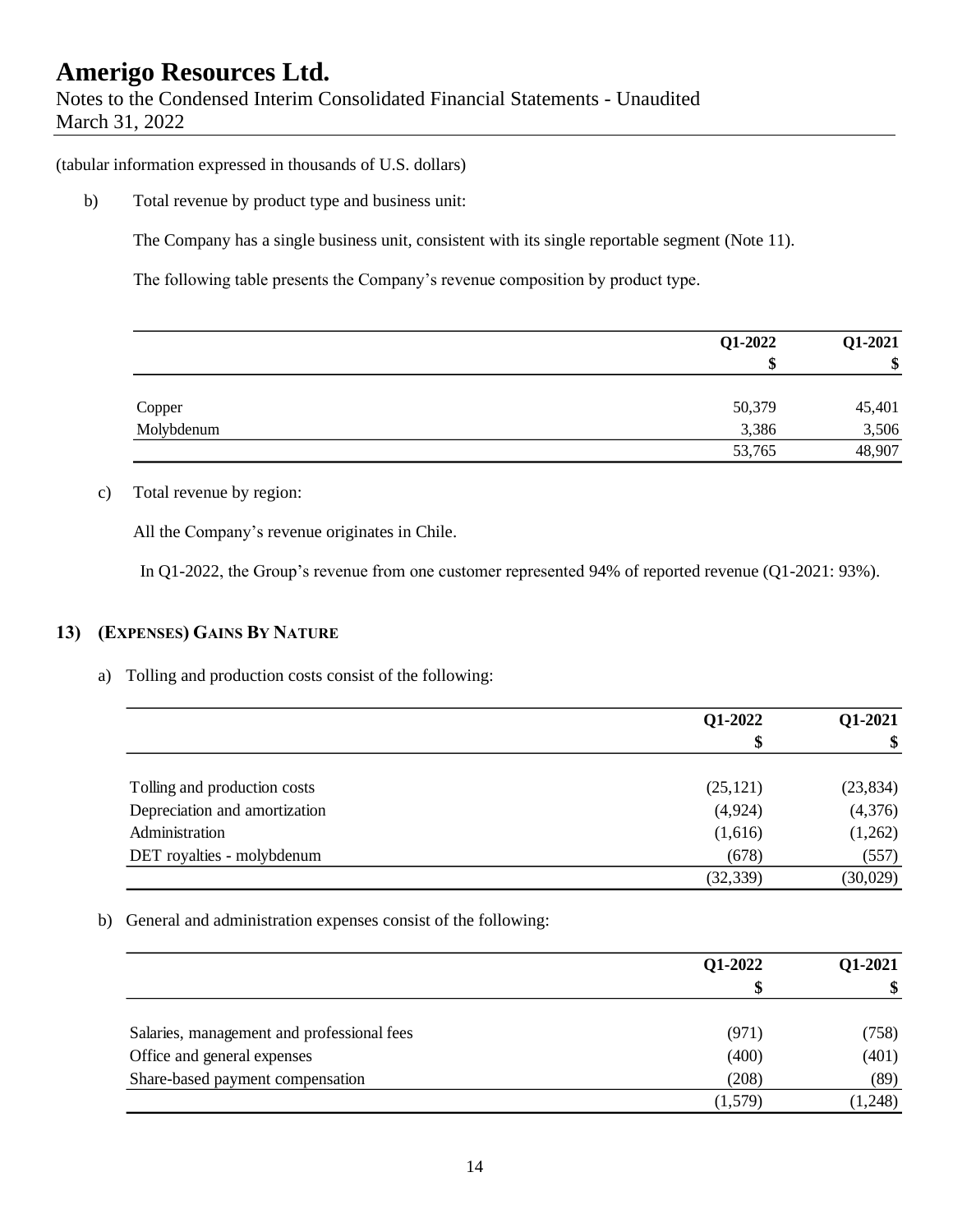Notes to the Condensed Interim Consolidated Financial Statements - Unaudited March 31, 2022

(tabular information expressed in thousands of U.S. dollars)

c) Derivative to related parties (Note  $(9(a))$  consist of the following:

|                                                     | Q1-2022 | Q1-2021   |
|-----------------------------------------------------|---------|-----------|
|                                                     | \$      | \$        |
|                                                     |         |           |
| Fair value adjustments to derivative                | 741     | (126)     |
| Royalty payments to related parties                 | (264)   | (251)     |
|                                                     | 477     | (377)     |
| Other gains (losses) consist of the following:      |         |           |
|                                                     | Q1-2022 | $Q1-2021$ |
|                                                     | S       | \$        |
| Writedown of obsolete equipment and supplies        | (551)   | (749)     |
| Foreign exchange gains (losses)                     | 1,227   | (489)     |
| Other gains                                         | 12      | 26        |
|                                                     | 688     | (1,212)   |
| Finance gains (expenses) consists of the following: |         |           |
|                                                     | Q1-2022 | Q1-2021   |
|                                                     | \$      | \$        |

| Finance, commitment and interest charges      | (478) | (1,078) |
|-----------------------------------------------|-------|---------|
| Fair value adjustments to interest rate swaps | 592   |         |
|                                               |       | (856)   |

### **14) SUPPLEMENTARY CASH FLOW INFORMATION**

### a) Cash and cash equivalents

|                          | March 31, | December 31, |  |
|--------------------------|-----------|--------------|--|
|                          | 2022      | 2021         |  |
|                          | S         | \$           |  |
| Cash at bank and on hand | 70,951    | 59,648       |  |
| Short-term bank deposits | 144       | 144          |  |
|                          | 71,095    | 59,792       |  |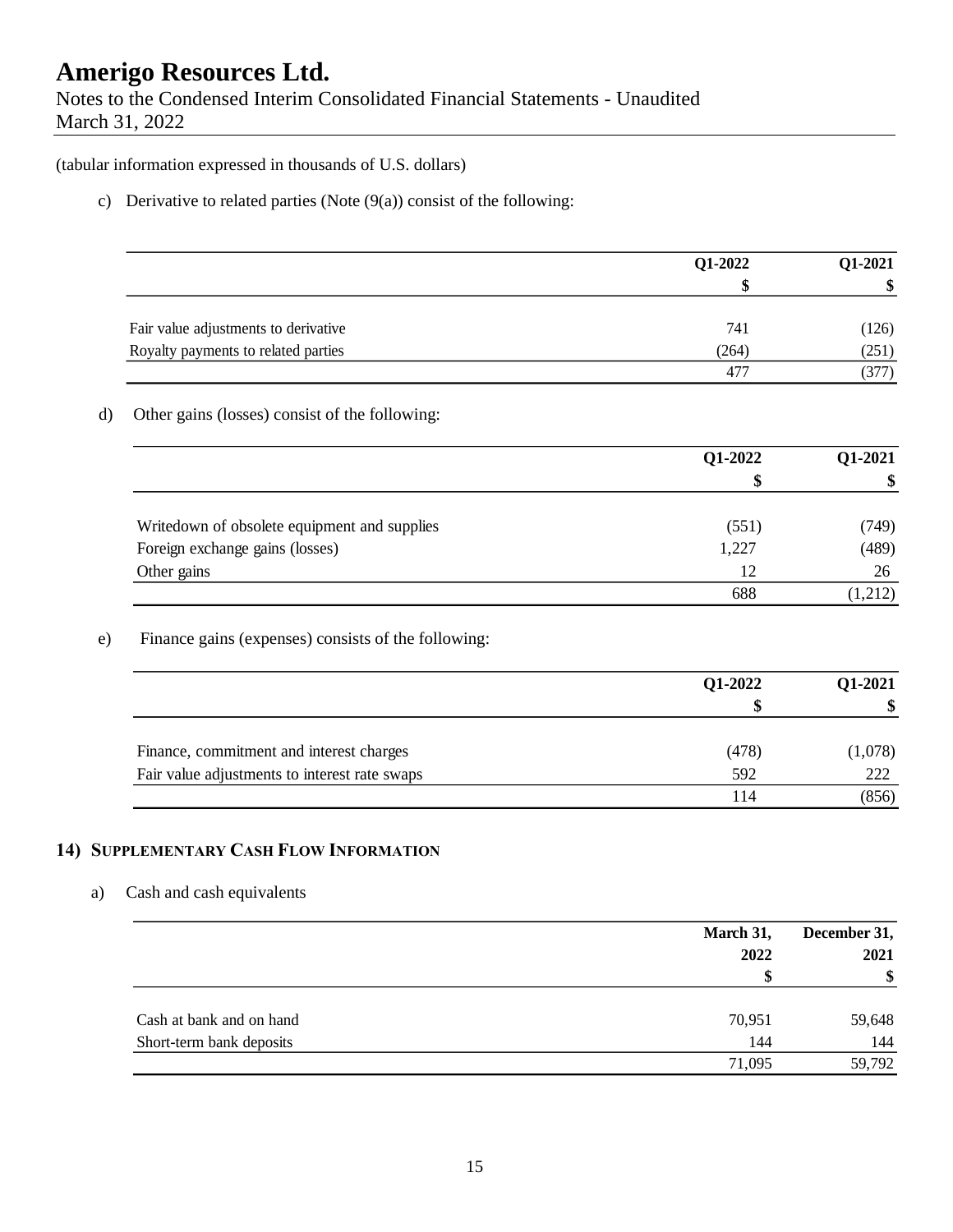Notes to the Condensed Interim Consolidated Financial Statements - Unaudited March 31, 2022

#### (tabular information expressed in thousands of U.S. dollars)

#### b) Cash payments of interest and taxes

|                                                                                   | Q1-2022 | Q1-2021 |
|-----------------------------------------------------------------------------------|---------|---------|
|                                                                                   | \$      | \$      |
|                                                                                   |         |         |
| Interest and taxes paid                                                           |         |         |
| Interest paid                                                                     | 18      | 1,224   |
| Income taxes paid                                                                 | 605     | 27      |
| Other                                                                             |         |         |
| Increase in accounts payable related to the acquisition                           |         |         |
| of plant and equipment                                                            | 228     | 355     |
| Cash paid during the quarter in connection with the derivative to related parties | 269     | 435     |

#### **15) FAIR VALUE MEASUREMENT**

Certain of Amerigo's financial assets and liabilities are measured at fair value on a recurring basis and classified in their entirety based on the lowest level of input that is significant to the fair value measurement.

The fair value hierarchy has three levels that prioritize the inputs to valuation techniques used to measure fair value, with Level 1 inputs having the highest priority. The levels and valuation techniques used to value Amerigo's financial assets and liabilities are the following:

- Level 1 Unadjusted quoted prices in active markets for identical assets and liabilities that Amerigo can access at the measurement date. Amerigo values its investments using quoted market prices in active markets.
- Level  $2$  Inputs other than quoted prices included within Level 1 that are observable for the asset or liability directly or indirectly. Copper and molybdenum trade and settlement receivables are derivatives because the value of these receivables changes as underlying commodity market prices vary. The fair values of these receivables are adjusted each reporting period by reference to forward market prices and changes in fair value are recorded as a separate component of revenue.
- Level 3 Significant unobservable inputs that are not based on observable market data. Amerigo includes the related party derivative liability in Level 3 of the fair value hierarchy because it is not tradeable or associated with observable price transparency. Management reviews the fair value of this derivative on a quarterly basis based on management's best estimates, which are unobservable inputs. Fair value is calculated by applying the discounted cash flow approach on a valuation model that considers the present value of the net cash flows expected to be paid to a related party (Note 9(a)). Amerigo has also included the IRS in Level 3 of the fair value hierarchy due to the lack of observable market quotes on these instruments. The fair value of the IRS was determined with the assistance of third parties who performed a discounted cash flow valuation based on forward interest rate curves.